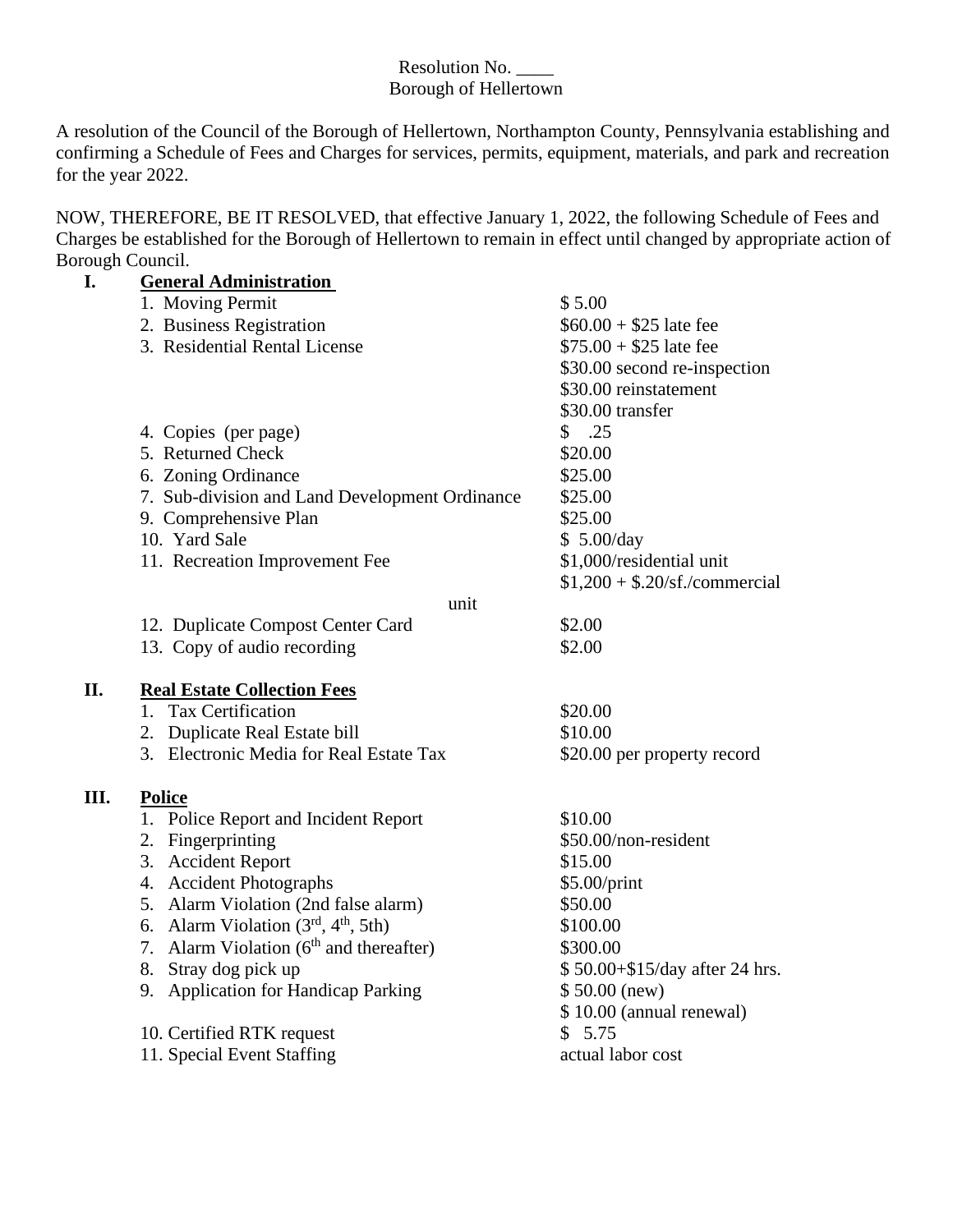# **IV.Hellertown Pool**

| a. Daily Rates                 |             |
|--------------------------------|-------------|
| Child under 3 years            | <b>FREE</b> |
| Youth $(4-17)$                 | \$6.00      |
| Adult                          | \$8.00      |
| b. Season Pass                 |             |
| Child Under 3                  | <b>FREE</b> |
| <b>Resident Youth</b>          | \$75.00     |
| Non-resident Youth             | \$105.00    |
| <b>Resident Adult</b>          | \$95.00     |
| Non-resident Adult             | \$140.00    |
| <b>Resident Family</b>         | \$200.00*   |
| Non-resident Family            | \$275.00*   |
| <b>Resident Senior Citizen</b> | \$30.00     |
| Non-resident Senior Citizen    | \$ 75.00    |
| <b>Duplicate Pool Pass</b>     | S<br>5.00   |

\*Fees imposed for the first five (5) family members only. Each additional season pass beyond the initial five (5): Resident Family \$20.00/EA. Resident Family \$30.00/EA.<br>Non-Resident Family \$30.00/EA.

| c. Evening Admission Rate (after 4:00 pm)<br>Child Under 3 | <b>FREE</b> |
|------------------------------------------------------------|-------------|
| Youth                                                      | \$4.00      |
| Adult                                                      | \$5.00      |
|                                                            |             |
| <b>Weekend Daily Rate</b><br>d.                            |             |
| Child Under 3                                              | <b>FREE</b> |
| Youth                                                      | \$6.00      |
| Adult                                                      | \$8.00      |
| Pack of 10 Daily Youth                                     | \$55.00     |
| Pack of 10 Daily Adult                                     | \$75.00     |
| Pack of 10 Evening Youth                                   | \$35.00     |
| Pack of 10 Evening Adult                                   | \$45.00     |
| V. Parks & Recreation                                      |             |
| e. Dimmick Park Pavilion                                   |             |
| Hellertown Borough Resident                                |             |
| Refundable Deposit                                         | \$150.00    |
| Rental Fee (use of gas & electric)                         | \$150.00    |
| Pavilion w/Utilities & Alcohol Permit                      | \$200.00    |
| Non-Resident                                               |             |
| Refundable Deposit                                         | \$150.00    |
| Rental fee (use of gas and electric)                       | \$200.00    |
| Pavilion w/Utilities & Alcohol permit                      | \$250.00    |
| Water Street Park Pavilion (<50 ppl)<br>f.                 |             |
| Refundable Deposit                                         | \$100.00    |
| <b>Rental Fee - Resident</b>                               | \$95.00     |
| Rental Fee - Non-Resident                                  | \$110.00    |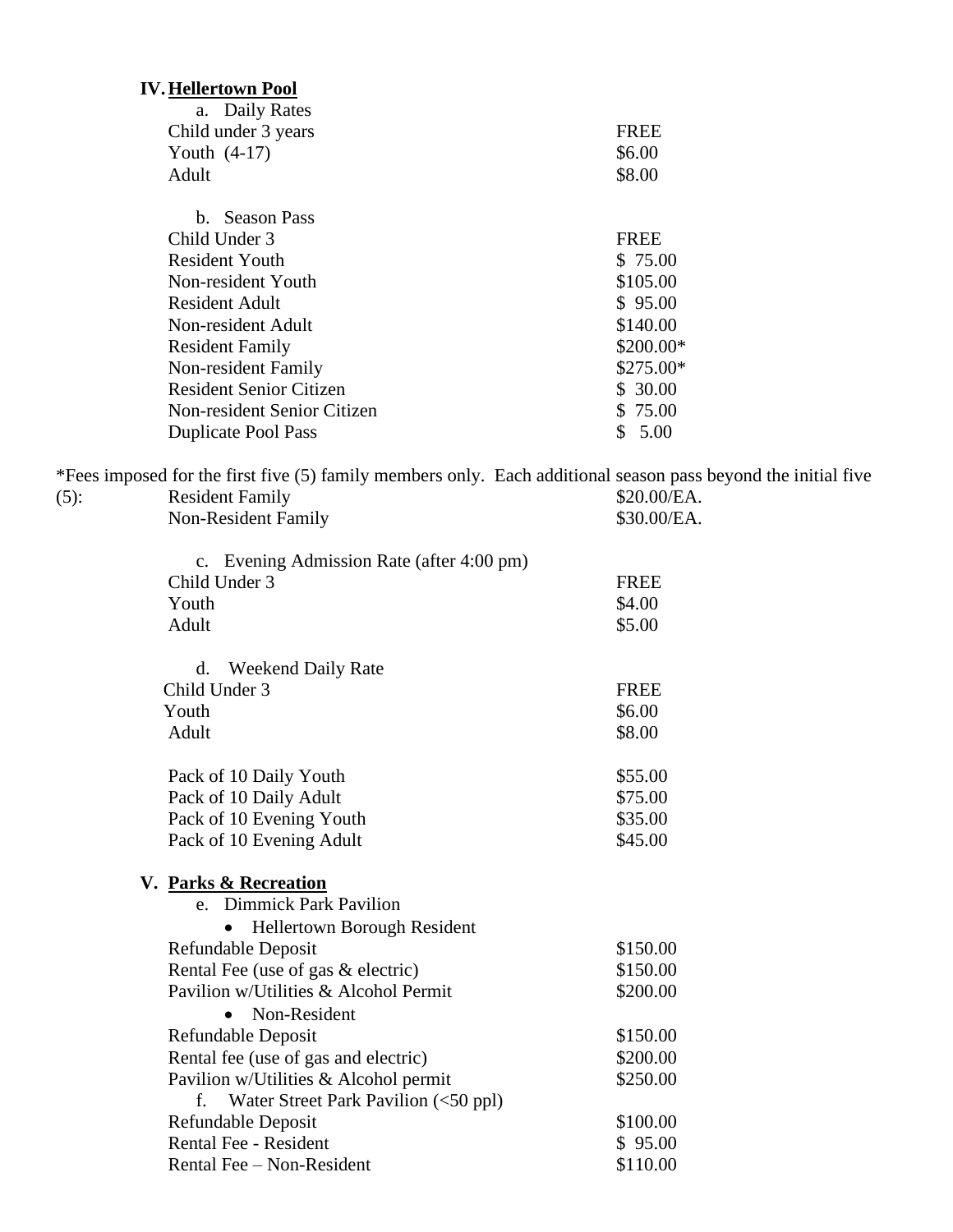|                     |                                                    | g. Field Permits                                    |                      |
|---------------------|----------------------------------------------------|-----------------------------------------------------|----------------------|
| <b>Youth Groups</b> |                                                    |                                                     | \$50.00/field/season |
|                     | <b>Adult Groups</b>                                |                                                     | \$50.00/field/season |
|                     | Non-League                                         |                                                     | \$100.00/season      |
|                     |                                                    | Special Event/Tournament                            | \$50.00/day          |
|                     |                                                    | h. Performance Stage                                | \$170.00             |
|                     |                                                    | Refundable Deposit                                  | \$100.00             |
|                     | i.                                                 | Basketball & Volleyball Courts                      | \$10.00/use          |
|                     |                                                    | (2 hour maximum per use)                            |                      |
|                     | $\mathbf{i}$ .                                     | Authority Park Fountain (groups of 25 or less)      | \$50.00              |
|                     |                                                    | Refundable Deposit                                  | \$100.00             |
|                     | VI.                                                | <b>Sanitation &amp; Recycling</b>                   |                      |
|                     |                                                    | 1. Base Residential sanitation fee (due by $2/15$ ) | \$185.00             |
|                     | 2. Base Residential recycling fee (due by 2/15)    |                                                     | \$112.00             |
|                     | 3. Penalty Residential sanitation fee (after 2/15) |                                                     | \$203.50             |
|                     | 4. Penalty Residential recycling fee (after 2/15)  |                                                     | \$123.20             |
|                     | 5. Recycling Container                             |                                                     | \$10.00              |
|                     | 6. Extra Garbage Pick Up                           |                                                     | \$100.00/hopper      |
|                     | 7. White Goods                                     |                                                     | \$50.00/item         |

8. Dumpster permit  $$ 75.00$ 

8. Commercial – based on cubic amount hauled & removal frequency or a basic annual fee as established by Borough Council

9. Commercial Penalty  $-10\%$  added to gross amount if not paid on or before February 15<sup>th</sup>.

10. Industrial – based on cubic amount hauled and removal frequency or a basic annual fee as established by Borough Council

11. Industrial Penalty – 10% added to gross amount if not paid on or before February  $15<sup>th</sup>$ .

## **VII**. **Zoning**

| 1. Shade Tree                                | \$10.00 (trim)                      |
|----------------------------------------------|-------------------------------------|
|                                              | \$25.00 (remove/replace)            |
| 2. Adult Oriented Business                   | \$250.00/yr.                        |
| 3. Amusement Device                          | \$100.00/device                     |
| 4. Liquor License Transfer                   | \$500.00                            |
| 5. Cell Tower                                | \$300.00/antenna                    |
| 6. Small Wireless Facility                   | $$500.00/\text{up-front}$ (up to 5) |
|                                              | \$100.00/ea. Add'l over 5           |
|                                              | \$270.00/yr. recurring              |
| 7. Zoning Hearing Board                      | \$500.00                            |
| 8. UCC Board of Appeal                       | \$250.00                            |
| 9. Certificate of Occupancy or Change of Use | \$50.00                             |
| 10. Fireworks                                | \$50.00                             |
| 11. Temporary Signs                          | \$25.00                             |
| 12. Sidewalk Inspection                      | \$25.00                             |
| 13. Mobile Vending                           | \$200.00 annual                     |
|                                              | $$25.00$ daily                      |
| 14. Temporary Business/Transient License     | \$100/week                          |
|                                              | Partial or full                     |
| 15. Zoning Amendment Request Escrow          | \$2500.00                           |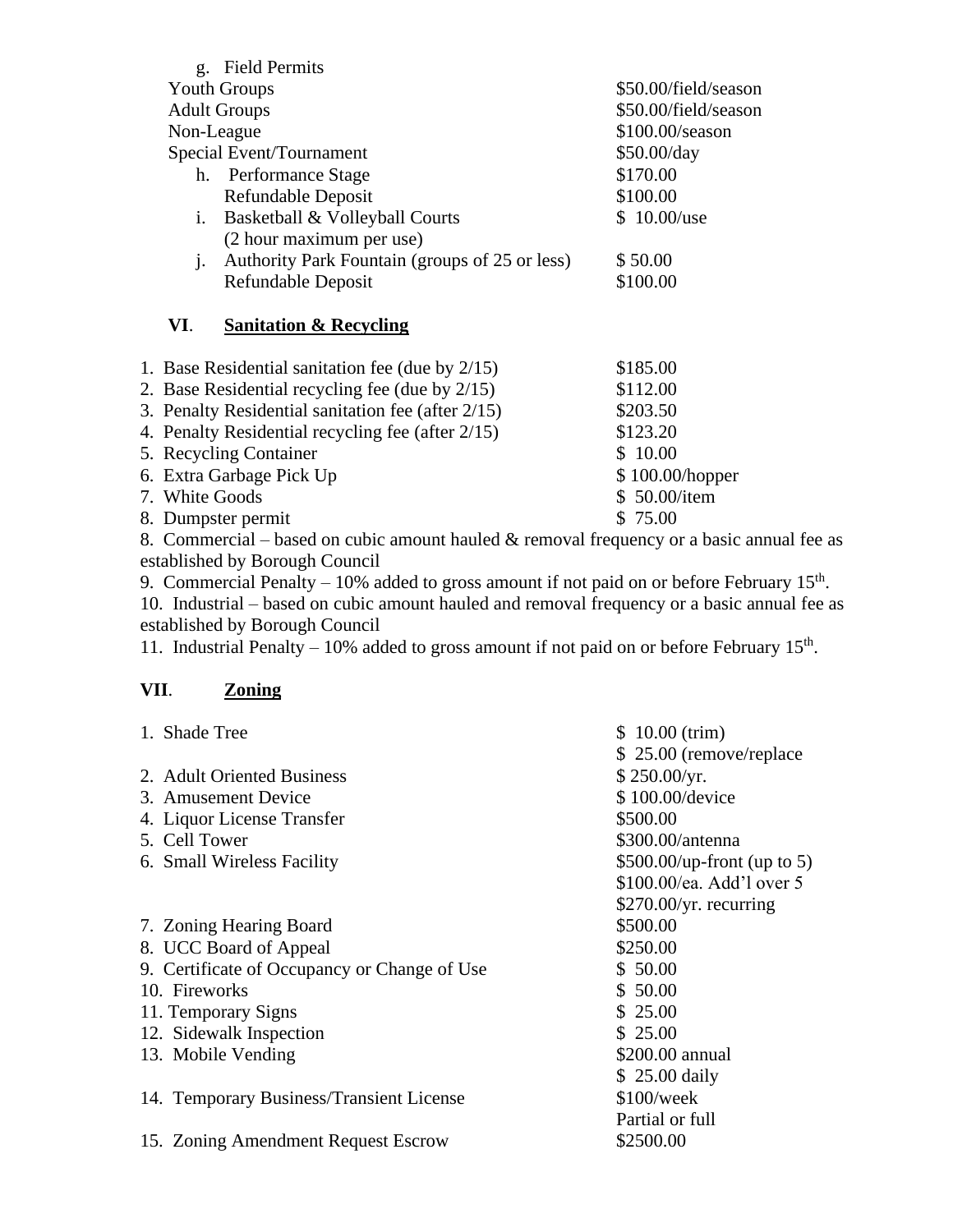### **VIII. Building & Zoning Permits (Local)**

1. Patios, Signs, walks, Curbs, Paving, Demolition, Windows, Siding, Sheds, Fences

| $Up$ to           | \$999.00 | \$25.00                 |
|-------------------|----------|-------------------------|
| \$1,000-\$2,499   |          | \$50.00                 |
| $$2,500 - $4,999$ |          | \$75.00                 |
| $$5,000 - $9,999$ |          | \$100.00                |
| $+\$10,000$       |          | $$125.00 + $3$ for each |
|                   |          | Addition \$1,000        |

\*Construction permits obtained as a result of construction that has been completed prior to the issuance of any required permit: The normal permit fee as outlined above  $+ 25\%$  of said permit fee  $+$  the actual cost  $+$ 10% of special tests required to determine compliance due to concealed construction.

### 2. **Building Permit Fee Schedule (UCC) \*see attached BIA fee schedule + \$20%**

\*Construction permits obtained as a result of construction that has been completed prior to the issuance of any required permit: The normal permit fee as outlined above  $+25\%$  of said permit fee +the actual cost + 10% of special tests required to determine compliance due to concealed construction.

#### **IX**. **Site Development, Land Development & Subdivision**

| 1. Site Development Application Fee | $50.00 +$                 |
|-------------------------------------|---------------------------|
| <b>Professional Service Escrow</b>  | \$1,500.00                |
| 2. Land Development Application Fee | $100.00+$                 |
| <b>Professional Service Escrow</b>  | \$5,000.00                |
| 3. Subdivision Application Fee      | $$150.00+$                |
| <b>Professional Service Escrow</b>  | \$5,000.00                |
| 4. Conditional Use Fee              | $$1,000.00+$              |
|                                     | <b>Court Reporter Fee</b> |
| <b>Professional Service Escrow</b>  |                           |

A Professional Service Escrow Account shall be required to be deposited with the Borough the time of initial plan application. The applicant and/or developer shall establish a Professional Escrow Account to reimburse the Borough of Hellertown for the reasonable and necessary expenses incurred for review of all applications, reports, plans and the inspection of the improvements by the Borough of Hellertown's professional consultants, solicitor and/or engineers. Such expenses shall be reasonable and in accordance with the ordinary and customary fees charged by the Borough of Hellertown Solicitor, Engineer and any other consultant for work performed for similar services in the Borough of Hellertown. However, in no event shall the fees exceed the rate or cost charged by the Borough of Hellertown Solicitor, Engineer or other consultant when such fees are no reimbursed or otherwise imposed on the applicant. Borough incurred professional fees shall be billed per the current approved Fee Schedule of Borough Council and Borough administrative expenses shall be reimbursed at 10% per billing. After project completion, the applicant shall request the return of any unused Professional Service Escrow in writing. The remaining amount will returned with copies of all invoices that have been paid after all the Borough of Hellertown professional consultants, solicitor and engineer have indicated they have completed all invoicing.